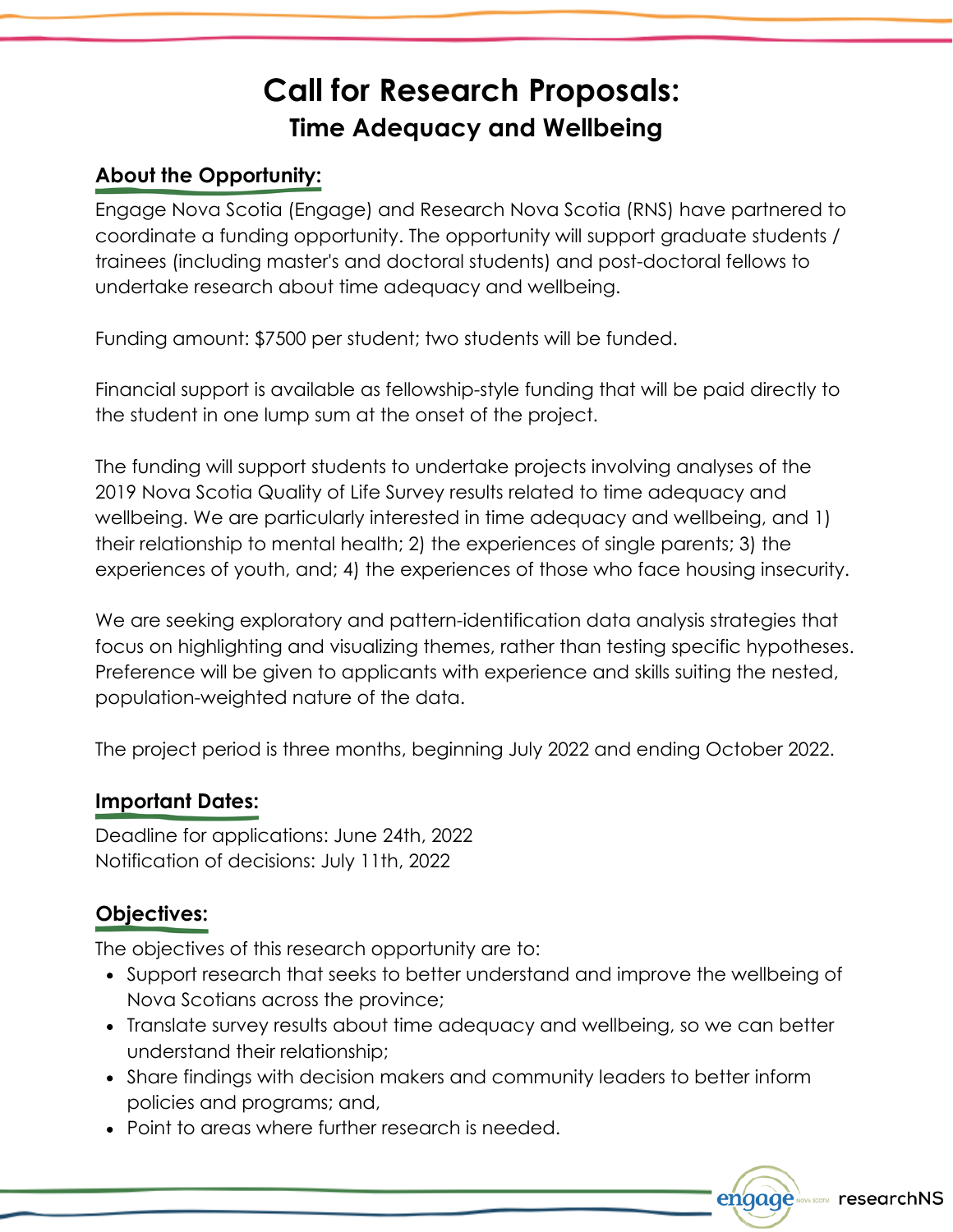# **Eligibility:**

Applicants must:

- Be enrolled in a graduate program at an accredited Canadian university or be a post-doctoral fellow.
- Have an academic background in statistical analysis and quantitative surveybased research.

## **Deliverables:**

A brief report for a public audience that summarizes research findings by the end of the project period.

# **How to Apply:**

Submit a 2-3 page proposal addressing the areas below, along with your CV and 1- 2 examples of past projects or papers, to: Engage's SDG Program Director, Blair Crawford, [bcrawford@engagenovascotia.ca,](mailto:bcrawford@engagenovascotia.ca) and Cc: Engage's Research Coordinator & Data Analyst, Taylor Hill, [research@engagenovascotia.ca](mailto:research@engagenovascotia.ca).

The research proposal should include:

- Project title
- Project description and rationale
- Research methodology and methods
- Career goals
- Overview of skillset, experience, and quantitative/statistical analysis skills
- Name and position of an academic supervisor (doesn't have to be primary advisor) and description of how they can support you if needed (e.g., research interests and skills)

# **Evaluation Criteria:**

Research Ability and Potential (70%):

- Quality of research proposal:
	- Clear description of proposed project.
	- Clearly described ability to carry out project.
- Quality of academic contributions to date and extent to which they advance the field of research.

Relevant Experience and Achievements (30%):

- Scholarships, awards, and distinctions.
- Strength of academic CV.